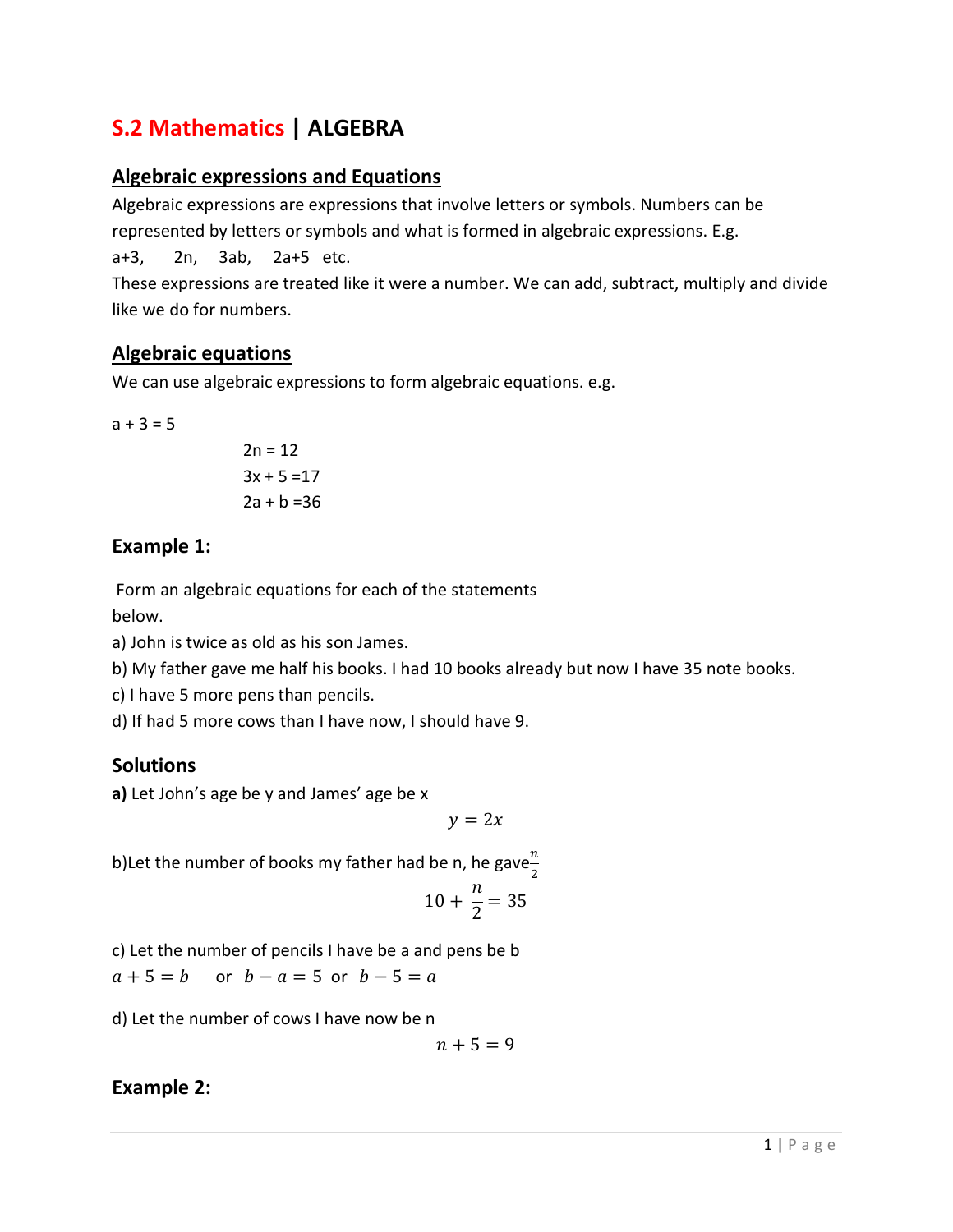Simplify the following algebraic expressions

- a)  $2a + 3 + 5a$
- b)  $13 b + 6b$
- c)  $3(1 + a) 4a$

## Solutions

a) 2a + 3 + 5a

Arrange the terms containing a together and collect like terms.

```
2a + 5a + 57a + 5b) 13 - b + 6b13 + 6b - b13 + 5bc) 3(1 + a) - 4a3 \times 1 + 3 \times a - 4a3 + 3a - 4a3 - a
```
### Example 3:

Simplify these expressions a) 2p – 5 + 7p b)  $2(x + 9) - 3x + 4$ C)  $2xy - 1 + 4xy$ d) xyz + yzx + zxy+ xzy – 3xyz e) ab + 2bc – 3ac + 1

### **Solutions**

a)  $2p - 5 + 7p$  $= 2p + 7p - 5$  $= 9p - 5$ b)  $2(x + 9) - 3x + 4$  $2x + 18 - 3x + 4$  $2x - 3x + 18 + 4$  $-x + 22$  or  $22 - x$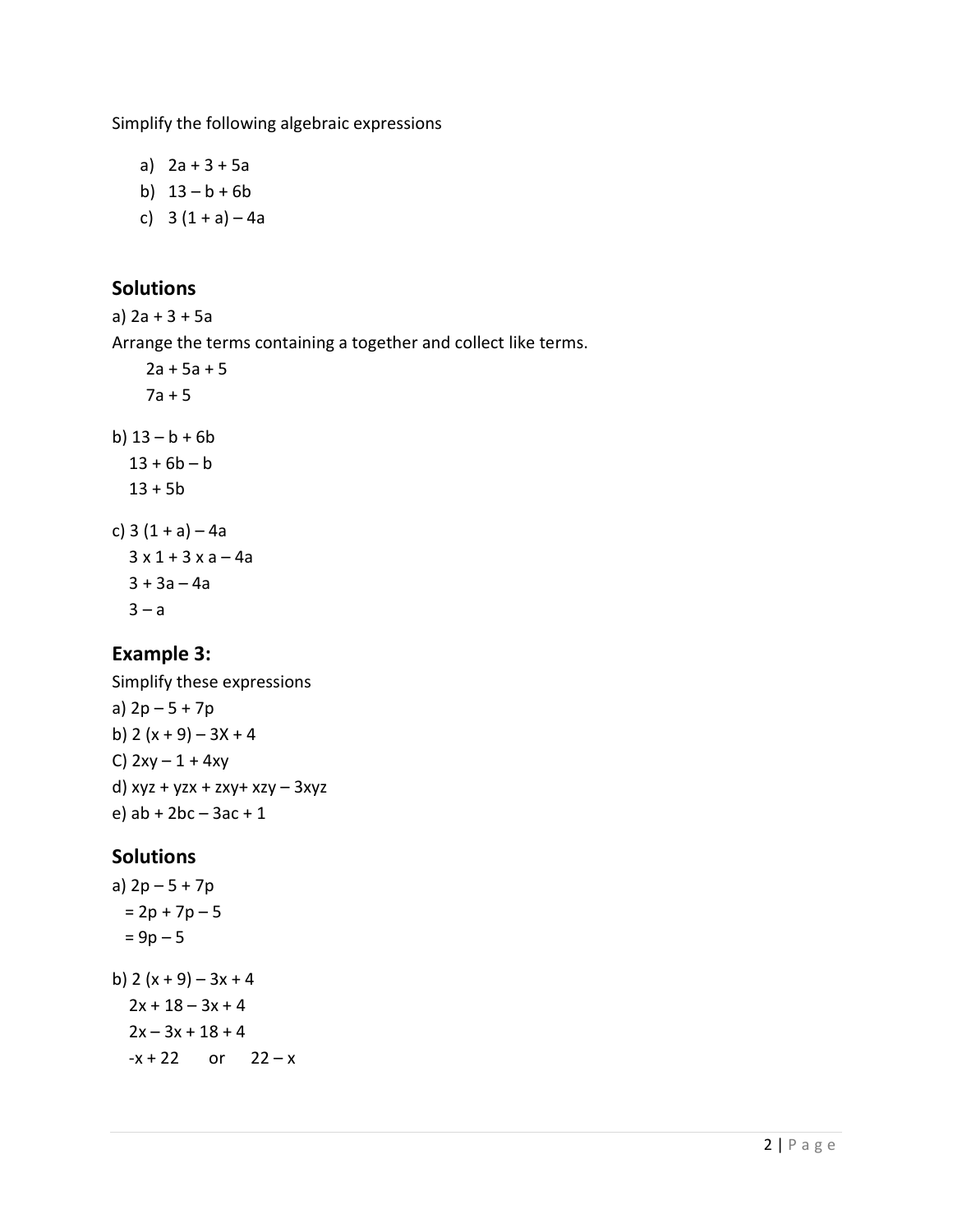c) 
$$
2xy - 1 + 4xy
$$
  
\n
$$
2xy + 4xy - 1
$$
  
\n
$$
6xy - 1
$$
  
\n
$$
d) xyz + xyz + xyz + xyz - 3xyz
$$
  
\n
$$
=4xyz - 3xyz
$$
  
\n
$$
=xyz
$$

e) ab + 2abc – 3ac + 1

The terms in part (e) do not have exactly the same letters; therefore, they are not like terms and cannot be simplified.

### Example 4:

(Substitution) a) Given that,  $a = 2b - 3c$ , find the value of a when i)  $b = 12$ ,  $c = 5$ ii)  $b = 9$ ,  $c=1$ iii)  $b = 8$ ,  $c = 6$ b) m =  $n^2 + \frac{1}{4}$  $\frac{1}{4}$ p. Find the value of m when i)  $n = 4$ ,  $p = 8$ 

# ii)  $n = 6$ ,  $p = 4$ iii)  $n = 20$ ,  $p = 400$

# Solutions

```
a) a = 2b - 3ci) when b = 12, c = 5a = 2(12) - 3(5)= 24 - 15= 9ii) When b = 9, c = 1a = 2(9) - 3(1)= 18 - 3= 15iii) When b = 8, c = 6a = 2(8) - 3(6)= 16 p - 18= -2
```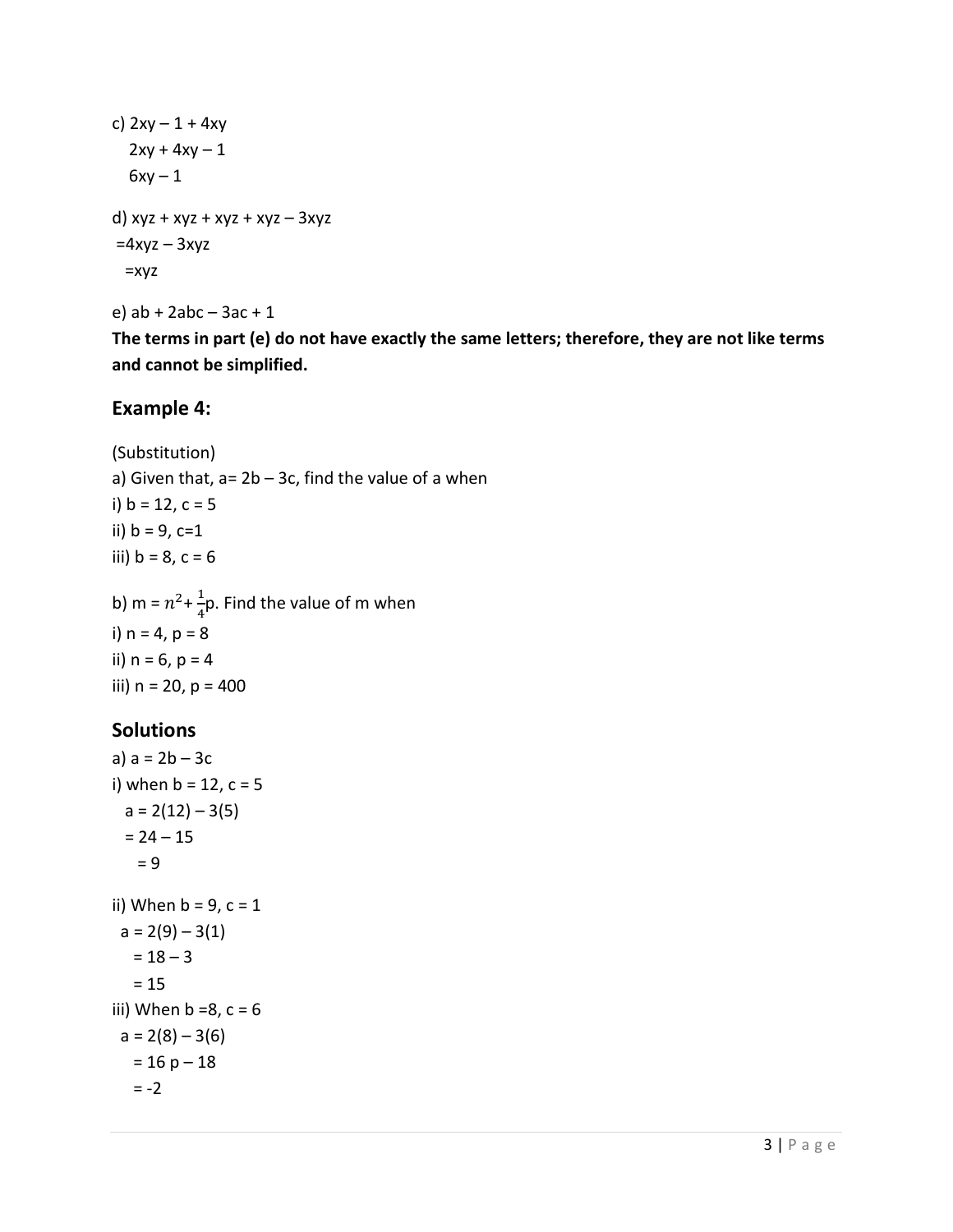| b) m = $n^2$ + $\frac{1}{4}p$                                                                |
|----------------------------------------------------------------------------------------------|
| i) when $n = 4$ , $p = 8$<br>m = $(4)^2 + \frac{1}{4}(8)$<br>$= 16 + 2$<br>$=18$             |
| ii) When n=6, p=4<br>m= $(6)^2 + \frac{1}{4}(4)$<br>$= 36 + 1$<br>$= 37$                     |
| iii) When n = 20, p= 400<br>m= 20 <sup>2</sup> - $\frac{1}{4}$ (400)<br>= 400 – 100<br>= 300 |

### **EXERCISE**

### 1) Form an algebraic expression for each of the following quantities.

a) I have n bananas, my sister has three more than I do. How many bananas does she have?

b) I weigh ykg. I am 7kg lighter than my mother. How many kg does my mother weigh?

 c) Mariam's rope is bcm long and Milly's is 8cm longer. How long is Milly's rope in terms of Mariam's?

d) I am f years old. My brother is twice as old as I am. How old is my brother?

#### 2) Form an algebraic equation for each of these statements.

- a) Yesterday I picked m bags of oranges. Today, I picked n bags. Altogether I picked 25 bags.
- b) I have h hens. If I had six more, I should have 18 hens.
- c) There were ten trees in the field. A ranger cut down t of them. How many are left?
- d) My sister has a total of 3m beads. She has 12 white onesand n blue ones.

3. A pen costs b shillings and a pencil costs 900 shillings less than a pen. Write an expression for the total cost of a pen and a pencil.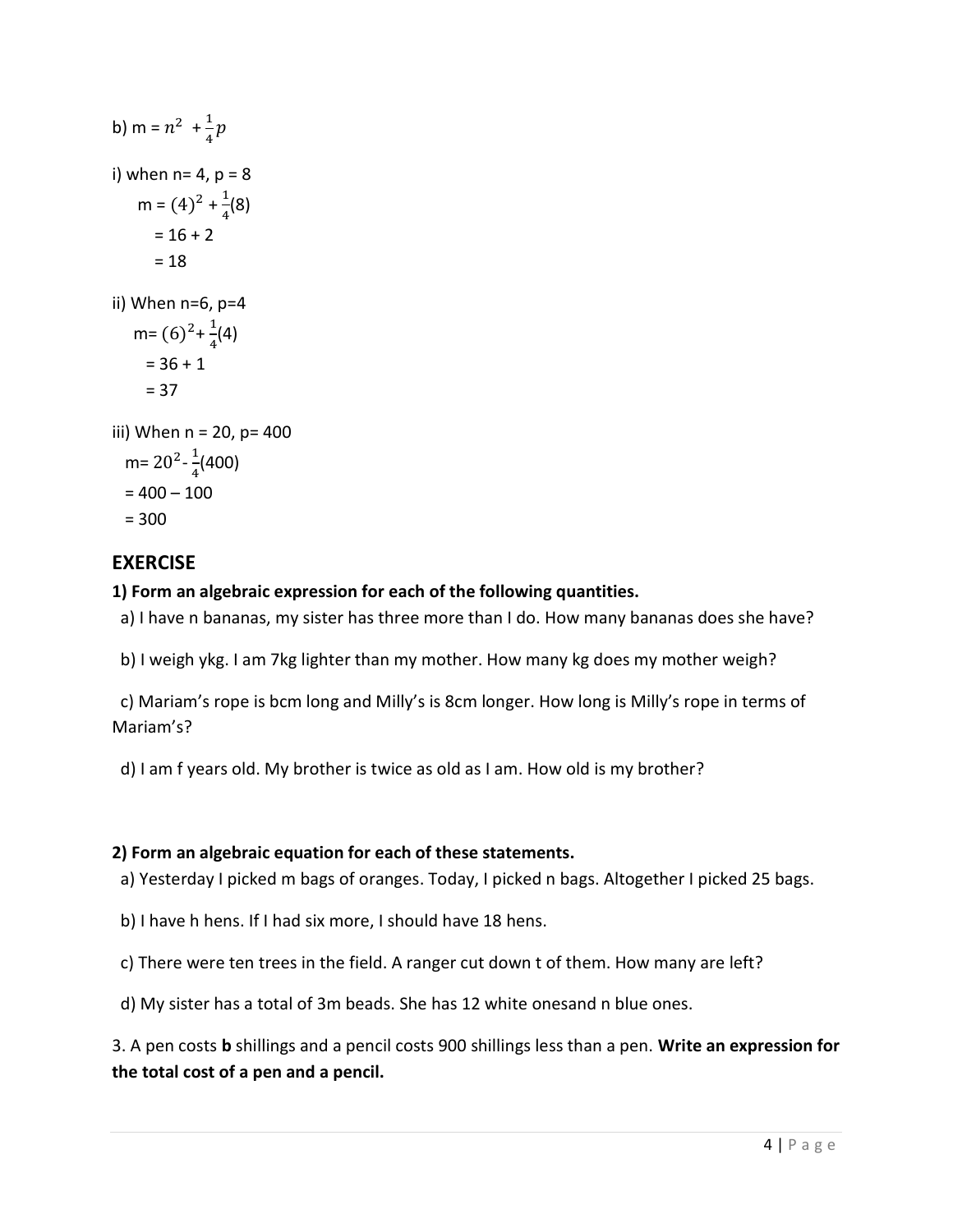#### 4. Simplify the following by grouping the positives and negatives.

 a) 11a + 5a – 2a + a b) 12d – 5d – 3d + 4d c) 17p – 8p –2p d) 4b + 2b – 9b + 8b

#### 5. Simplify the following by collecting like term

a)  $15 - 2x + 10x$ b)  $4y - 2x + 5x - 3y$ c)  $20x - 4y - y - 3x$ d) 9a + 10b – 5a – 4b

### Algebraic products

If an expression contains two or more terms, we may write it in brackets. E.g. 4 +3 may be written as (4+3) or  $a + b + c$  may be written as ( $a + b + c$ ). If multiply this number by a number say 2, itmultiplies each term inside the bracket.

```
i.e. 2(4 + 3) = 2x4 + 2x3=8 + 6 =14 
But 2 (4 + 3) is also equal to
    2 \times 7=14Similarly 2(a + b + c)Example 1:
```
Multiply out i)  $5(2a + 4b)$ ii)  $32(2w + 3x - 4y)$ iii)  $(2m - 5n)$  2l +  $(3l + 4m)$  2n

#### **Solution**

```
i) = 5(2a + 4b)= 5 x 2a + 5 x 4b= 10a + 20bii) 3x (2w + 3x - 4y)= 3x \times 2w + 3x \times 3x - 3x \times 4y= 6xw + 9x^2 - 12xy
iii) (2m - 5n) 2l + (3l + 4m) 2n
```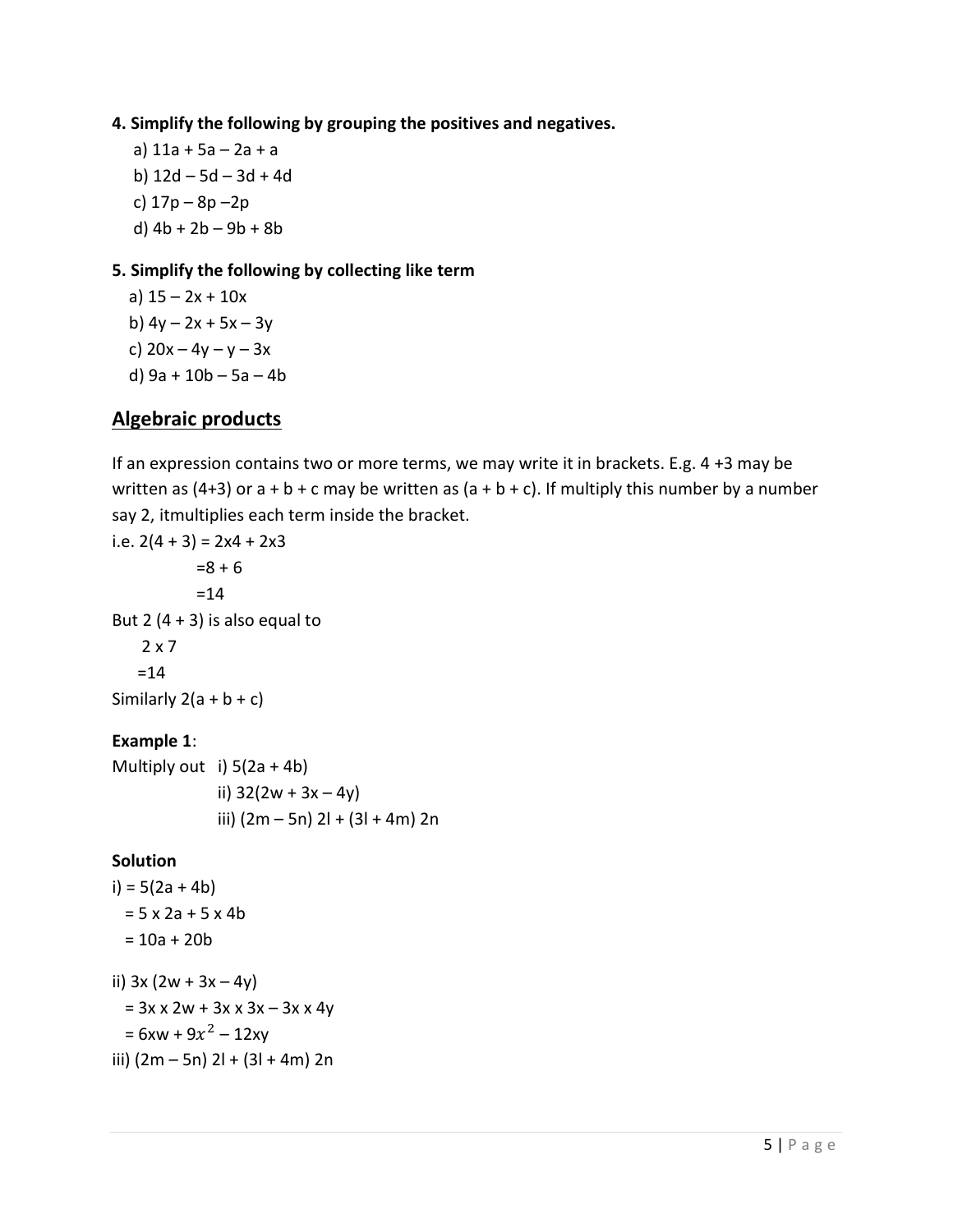$= 4ml - 10ln + 6ln + 8mn$  $= 4ml - 4ln + 8mn$ 

Note that  $5(2a - 4b) = (2a - 4b)5$ 

The number outside the brackets is called a factor.

#### Example 2:

```
Evaluate each expression in two ways 
a) 3(6 + 3) d) (2 + 5) \times 8b) 4(7 + 4) e) (6 + 5) \times 7c) 6(9-7) f) (11-6) \times 6Solution 
a) 3(6 + 3) = 3 \times 6 + 3 \times 3= 18 + 9= 27OR 3(6 + 3) = 3 \times 9= 27b) 4(7 + 4) = 4 \times 7 + 4 \times 4= 28 + 16= 44OR 4(7 + 4) = 4 \times 11= 44c) 6(9-7) = 6 \times 9 - 6 \times 7= 54 - 42= 12OR 6(9-7) = 6 \times 2= 12d) (2 + 5) \times 8 = 2 \times 8 + 5 \times 8= 16 + 40= 56OR (2 + 5) \times 8 = 7 \times 8= 56e) (6 + 5) \times 7 = 6 \times 7 + 5 \times 7= 42 + 35= 77
```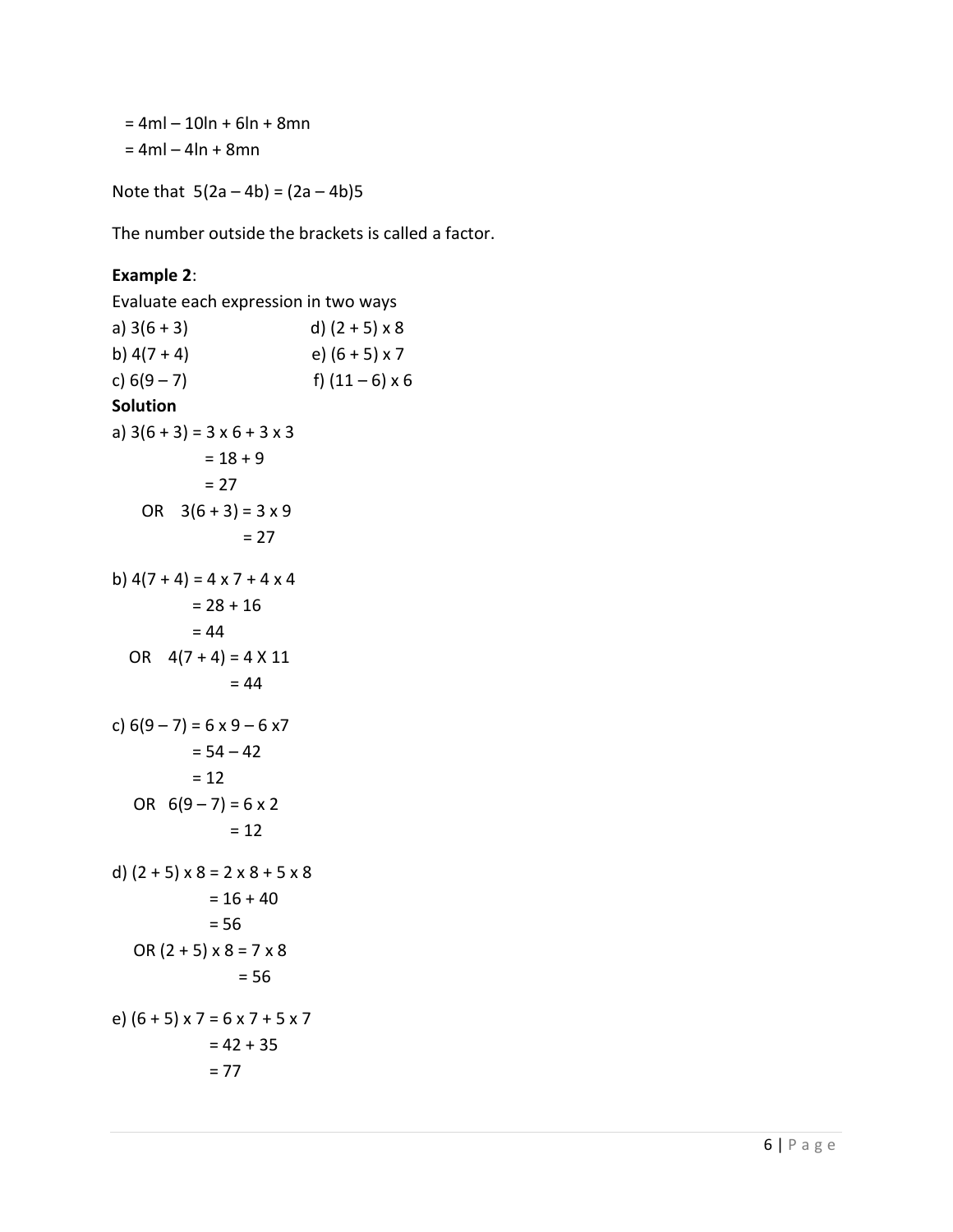OR (6 + 5) x 7 = 11 x 7 = 77 f) (11 – 6) x 6 = 11 x 6 – 6 x 6 = 66 – 36 = 30 OR (11 – 6) x 6 = 5 x 6 = 30

#### Example 3:

Multiply each term in the brackets by the factor.

a)  $4(a + b)$ b)  $2(3g + h)$ c)  $3(3n - 2)$ d)  $4(r - 2s + 3t)$ e) (5n – 3) p f)  $3a(b + 2c - 4d)$ 

#### **Solution**

a)  $4(a + b) = 4x a + 4x b = 4a + 4b$ 

b)  $2(3g + h) = 2 \times 3g + 2 \times h = 6g + 2h$ 

c)  $3(3n - 2) = 3 \times 3n - 3 \times 2 = 9n - 6$ 

- d)  $4(r 2s + 3t) = 4 \times r 4 \times 2s + 4 \times 3t = 4r 8s + 12t$
- e)  $(5n 3)p = 5n \times p 3 \times p = 5np 3p$
- f)  $3a(b + 2c 4d) = 3a \times b + 3a \times 2c 3a \times 4d$  $= 3ab + 6ac - 12ad$

#### Example 4:

Expand and simplify each of the following expressions as much as possible

a)  $2(a + b) + 3(a - b)$ b)  $4(2c + d) + 5(d - c)$ c)  $5(3j - k) - 4(5k + m)$ d)  $2g(h - 2j) - 3g(h - 2j)$ 

#### **Remember**

\*When there is a positive sign before the bracket, the signs of the terms inside the bracket remain the same when the bracket are removed.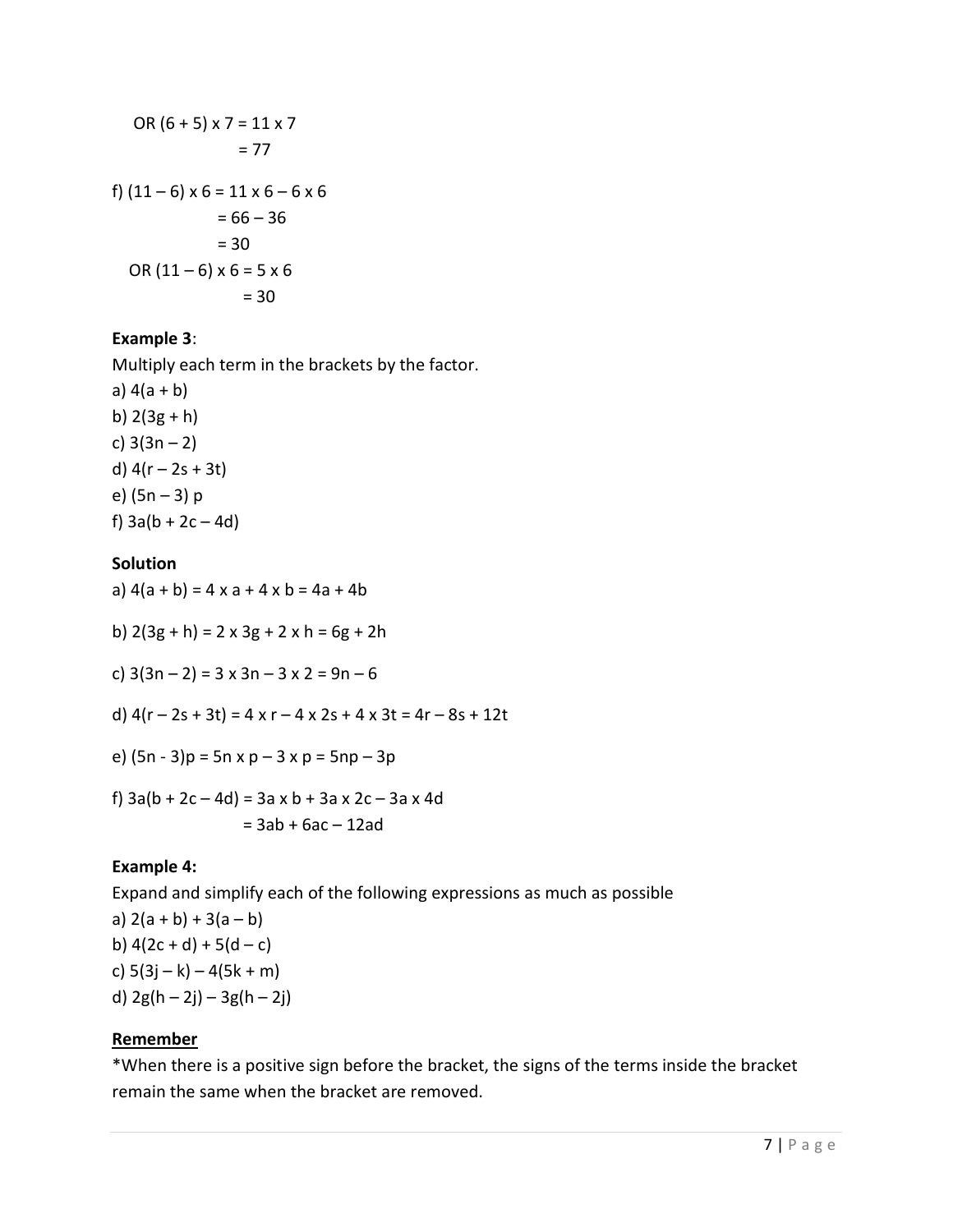\*When there is negative sign before the bracket, the signs of the terms inside the brackets change when the brackets are removed.

#### **Solutions**

a) = 2(a + b) + 3(a – b) = 2a + 2b + 3a – 3b = 2a + 3a + 2b – 3b = 5a – b b) = 4(2c + d) + 5(d – c) = 8c + 4d + 5d – 5c = 8c – 5c + 4d + 5d = 3c + 9d c) = 5(3j – k) – 4(5k + m) = 15j – 5k – 20k – 4m = 15j – 25k – 4m d) = 2g(h – 2j) – 3g(h – 2j) = 2gh – 4gh – 3gh + 6gj = 2gj – gh

### EXERCISE

1) Remove the brackets and then simplify.

a)  $6x + (3 - x)$ b)  $(2p + 6q) - q$ c)  $(x - 3y) + (x + 3y)$ d)  $(12a + 7) + (4 - 5a)$ 

2) Remove the brackets from the following (or expand).

 a) 6(7 - h) b)  $7(2x + 9y)$ c)  $3x(2y - 7)$ d)  $(w - x)4x$ 

3) Simplify the expressions as much as possible.

a)  $2(3e + 2f) + 5(e - 2f)$ b)  $2(3p + q) + 3(p - 2q)$ c)  $3(4g - 3h) - 2(5g + 2h)$ d)  $2d(e-3f) - d(e-2f)$